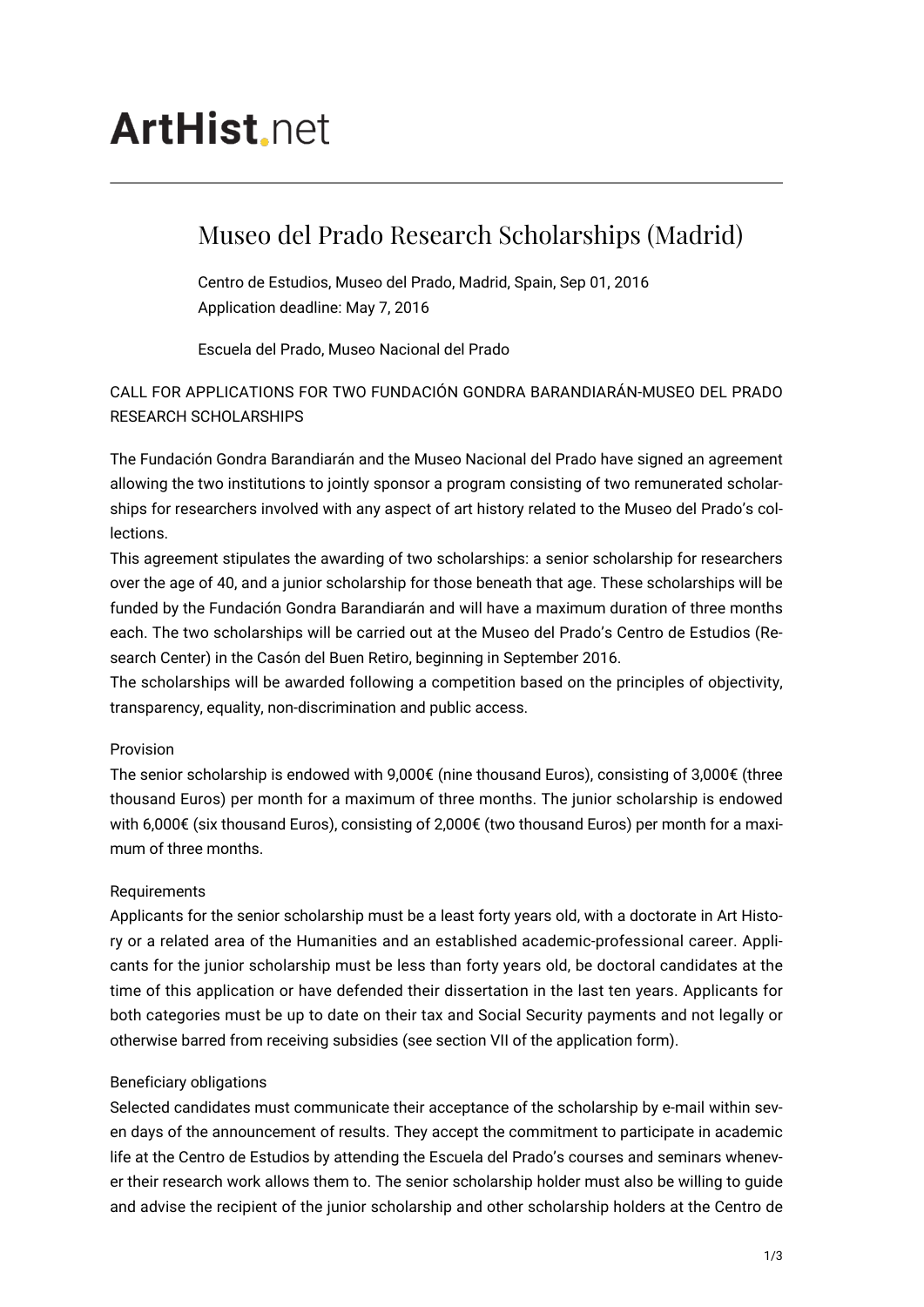Estudios. The senior scholarship holder will also present his or her research project in a public conference at the Museo's auditorium. That presentation can be made in the candidate's native language. The Junior scholarship holder will be able to take part in the work of the department with which his or her research subject is related, whenever that work is complementary to said research.

Upon completion of the scholarships, their holders will have a maximum of one month to turn in a Report indicating whether they have met the initial projections and reached their planned goals. Furthermore, the Fundación Gondra Barandiarán and the Museo del Prado must appear whenever the reception of these scholarships is mentioned in their Curricula Vitae or professional careers.

Application procedures and required documentation

Applications will be carried out via the inscription form available on the Museo del Prado's webpage:

[https://www.museodelprado.es/aprende/escuela-del-prado/becas/convocatorias.](https://www.museodelprado.es/aprende/escuela-del-prado/becas/convocatorias)

They must be sent via e-mail to becas@museodelprado.es with the heading: "Convocatorias de Becas Fundación Gondra Barandiarán – Museo del Prado", and the indication "senior" or "junior". The deadline for presenting applications is May 7, 2016.

Applications may be written in French, English or Italian, or preferably in Spanish. The following original, authenticated or certified documents must be included:

- Valid identity card or passport of the applicant

- Academic transcript issued by the university, indicating courses and grade point average (only for junior scholarship applicants)

- Doctoral diploma in Art History or a related field in the Humanities

- Curriculum vitae, including the applicant's contact information, address, telephone and e-mail address

- Written project (maximum, 1,000 words) describing proposed research, goals to be met during the scholarship period and how the Museum and Centro de Estudios's resources will be used to meet those goals.

- Tentative timetable for the work to be carried out, including possible travel, although travel grants or aids are not included in the scholarship funding.

- Letter of recommendation from a museum professional (excluding employees of the Museo Nacional del Prado) and another from an academic (a university professor, a member of a research institute, etc.)

- Documents certifying that tax and Social Security payments are up to date, or a written promise to furnish such documents if the applicant is awarded the scholarship. Applicants whose fiscal residence is not in Spanish territory need only provide an original certification of fiscal residence issued by the competent authorities in their country of residence, or a written promise to furnish such documents if they are awarded the scholarship (see section VII of the application form).

- Affidavit by the applicant indicating that he or she is not in any way barred or prohibited from receiving the scholarship (see section VII of the application form).

- Documentation that supports the merits alleged in the application. Merits not duly documented will not be considered.

Criteria for selection and evaluation:

1. Academic training, professional experience, publications and previous scholarships and prizes (50%)